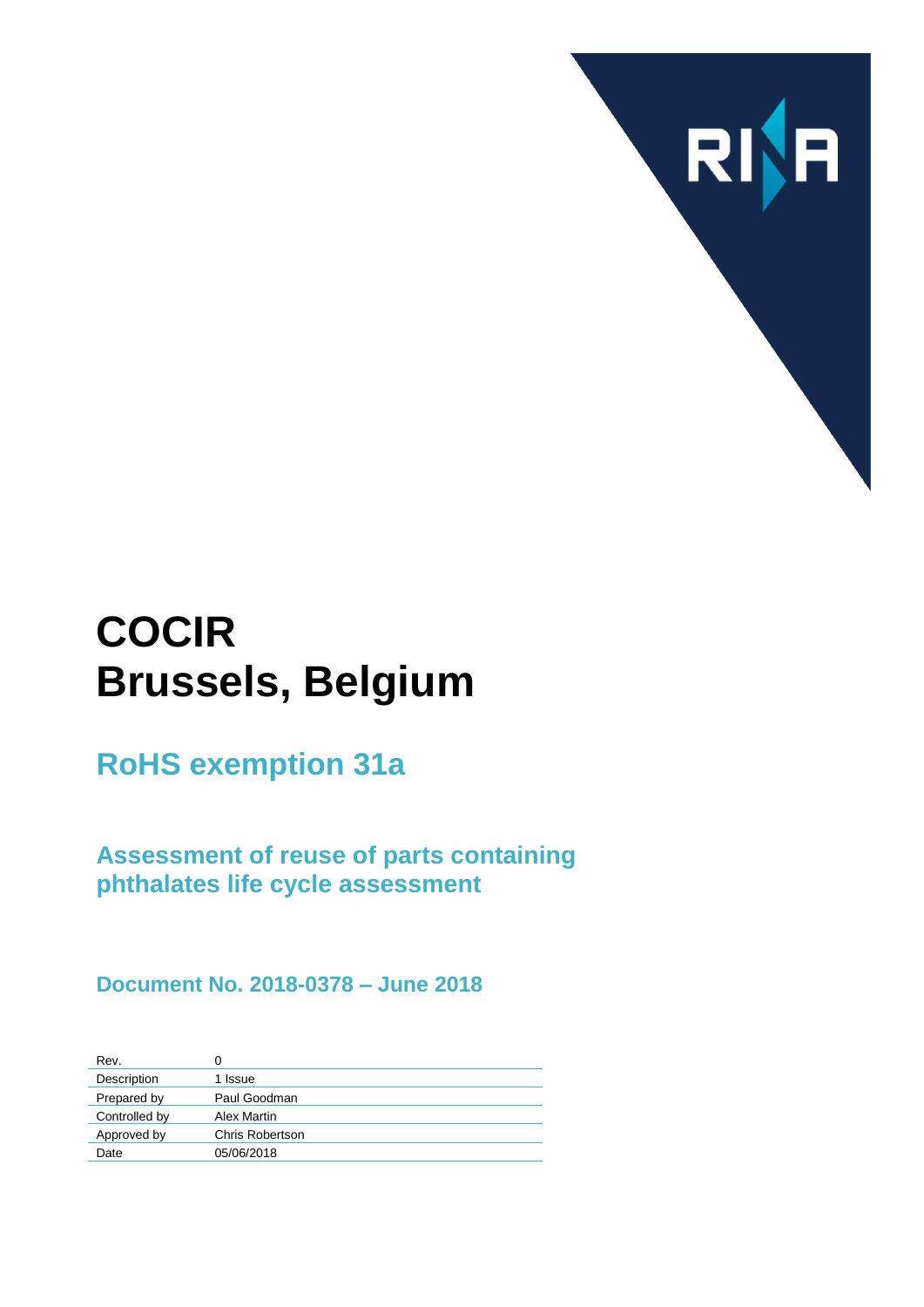#### **RoHS exemption 31a**

#### **Assessment of reuse of parts containing phthalates life cycle assessment**



#### **DISCLAIMER**

Whilst great care has been taken in the compilation of this report, use of the information therein is entirely at the risk of the client or recipient. It does not constitute legal advice and should not be relied on as such. RINA does not accept responsibility or liability for loss or damage occasioned to any person or property acting or refraining from action as a result of any material in this publication

| Rev. | Description          | i bv                | olled<br>ЮV | oproved by     | Date       |
|------|----------------------|---------------------|-------------|----------------|------------|
|      | Issue<br>rirst.<br>. | Goodman<br>. .<br>. | A. Martin   | Robertson<br>. | 05/06/2018 |

This document may be published.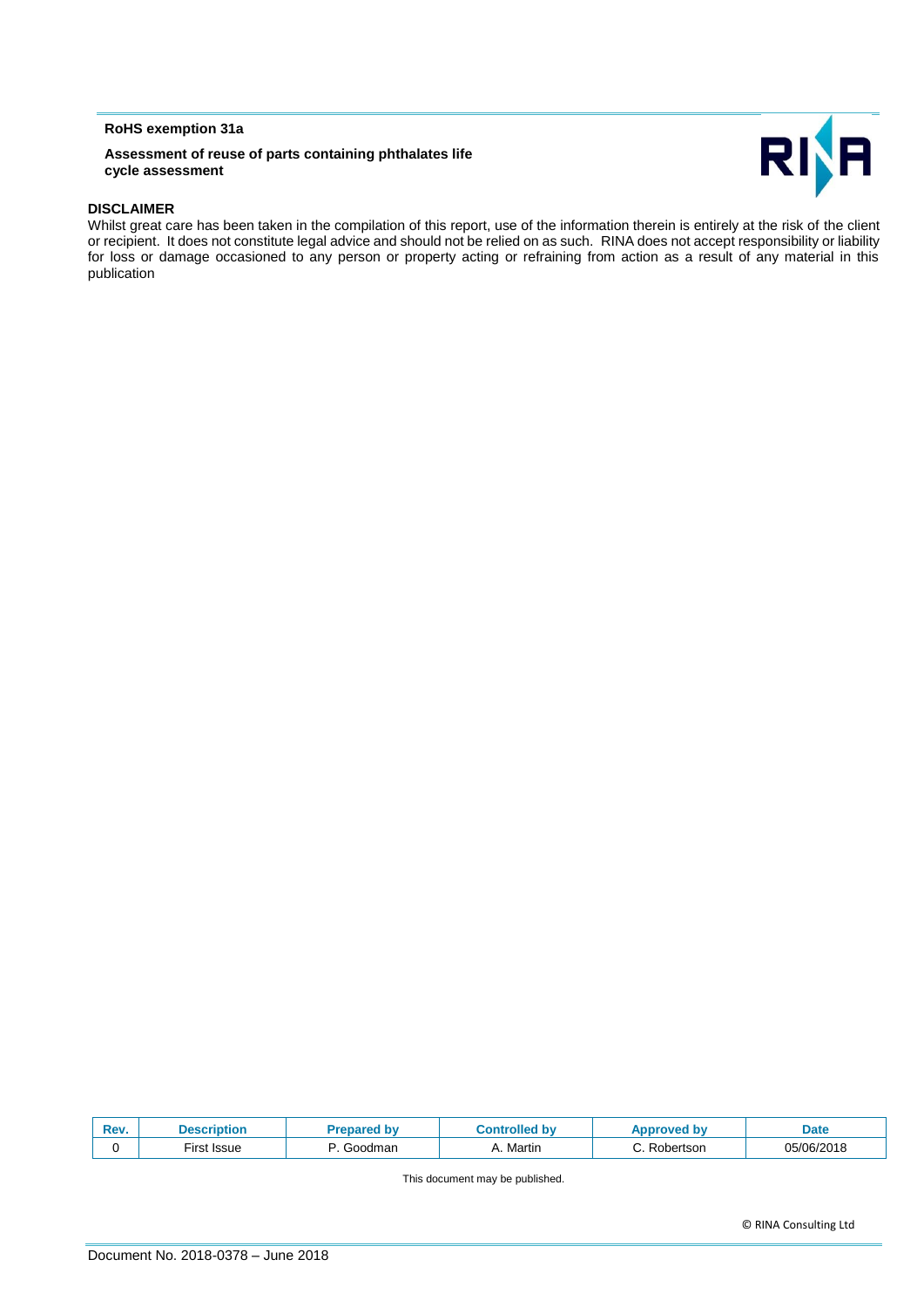

## **TABLE OF CONTENTS**

|              |                                                   |                                    |                             | Page           |
|--------------|---------------------------------------------------|------------------------------------|-----------------------------|----------------|
| 1            | <b>BACKGROUND</b>                                 | $\mathbf{2}$                       |                             |                |
| $\mathbf{2}$ | <b>ASSESSMENT OF COCIR LCA</b>                    |                                    |                             | 2              |
|              | LCA BY ZAMPARET FOR MRI AND X-RAY SCANNERS<br>2.1 |                                    |                             | $\overline{2}$ |
|              |                                                   | 2.1.1                              | Choice of medical equipment | $\overline{2}$ |
|              |                                                   | 2.1.2                              | Method used                 | 2              |
|              |                                                   | 2.1.3                              | <b>LCA</b> assessment       | 3              |
|              | $2.2^{\circ}$                                     | LCA USING EC ECODESIGN METHODOLOGY |                             | 3              |
|              |                                                   | 2.2.1                              | Reuse of recovered parts    | 3              |
|              |                                                   | 2.2.2                              | Building new parts          | 3              |
|              |                                                   | 2.2.3                              | <b>LCA</b> assessment       | 3              |
|              | 2.3<br><b>QUALITATIVE LCA</b>                     |                                    | $\overline{4}$              |                |
|              |                                                   | 2.3.1                              | <b>LCA</b> assessment       | 4              |
| 3            | <b>CONCLUSIONS</b>                                |                                    |                             | 5              |
| 4            | <b>ABOUT RINA CONSULTING</b>                      |                                    |                             |                |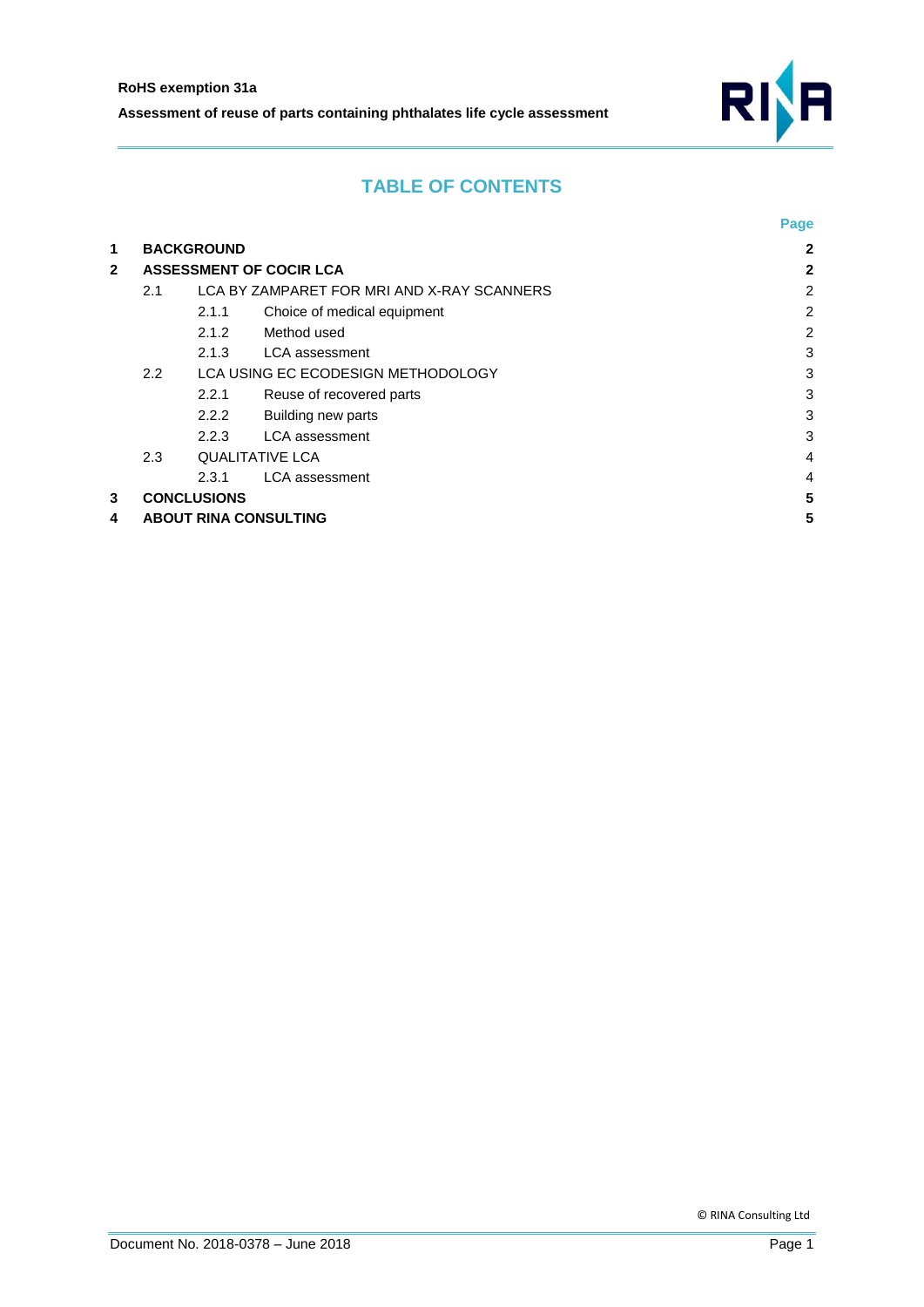

## <span id="page-3-0"></span>**1 BACKGROUND**

The EU RoHS Directive (2011/65/EU) will restrict the four phthalate substances:

| Bis (ethylhexyl)-phthalate | DEHP.      |
|----------------------------|------------|
| Dibutyl phthalate          | DBP.       |
| Di-isobutyl phthalate      | DiBP, and: |
| Benzyl butyl phthalate     | BBP.       |

in medical devices and in-vitro diagnostic (IVD) medical devices from the 21<sup>st</sup> July 2021. The medical sector frequently recovers parts from used medical equipment for reuse to repair other equipment and for refurbishment of used medical equipment. COCIR is requesting that RoHS exemption 31a be extended to include these four phthalates to allow reuse of parts that contain these substances.

COCIR has prepared an exemption request for DEHP, DBP, DiBP and BBP in recovered parts for reuse as spare parts for repair and refurbishment of medical devices and IVD medical devices and this request includes a life cycle assessment (LCA) to justify this exemption request. COCIR has asked RINA to provide a third party assessment of the LCA.

## <span id="page-3-1"></span>**2 ASSESSMENT OF COCIR LCA**

COCIR has used two quantitative comparative LCAs to justify its exemption request, one using the LCA carried out by Gabriel I Zlamparet *et. al* specifically for MRI and X-ray scanners and a second using the methodology developed for the European Commission for ecodesign preparatory studies by VHK. COCIR also assess qualitative life cycle impacts for the two scenarios of:

- **Scenario 1:** With the requested exemption granted in full;
- **Scenario 2**: Without this exemption.

Each of two quantitative and the qualitative LCAs are assessed below.

## <span id="page-3-2"></span>**2.1 LCA BY ZAMPARET FOR MRI AND X-RAY SCANNERS**

This LCA compares refurbishment of two types of medical device with construction of new but otherwise identical devices using all new parts comparing the two above scenarios.

#### <span id="page-3-3"></span>**2.1.1 Choice of medical equipment**

MRI and X-ray systems are examples of commonly refurbished medical devices and so are good examples to illustrate the differences in overall impacts from the two scenarios.

MRI and X-ray systems were selected, according to the LCA's author, because MRI has a very high refurbishment potential, i.e. most parts can be reused whereas X-ray systems had the lowest potential of the types of equipment that were considered.

LCAs of these two therefore give the two extremes of differences between the two scenarios and so all other types of medical devices that are refurbished will lie somewhere between the two. As the LCA results for both MRI and X-ray systems were that all environmental and health impacts were lower for refurbishment than for use of new parts, it must be concluded that this will be the result for all types of medical device.

#### <span id="page-3-4"></span>**2.1.2 Method used**

Commercial LCA software<sup>1</sup> was used to calculate 17 health and environmental impacts. The raw data used for the calculations was the measured quantities of materials, energy, wastes, etc. that was obtained by medical device manufacturers who refurbish large numbers of MRI and X-ray systems. The LCA included all stages of

\*\*\*\*\*

 $1$  Type not specified in publication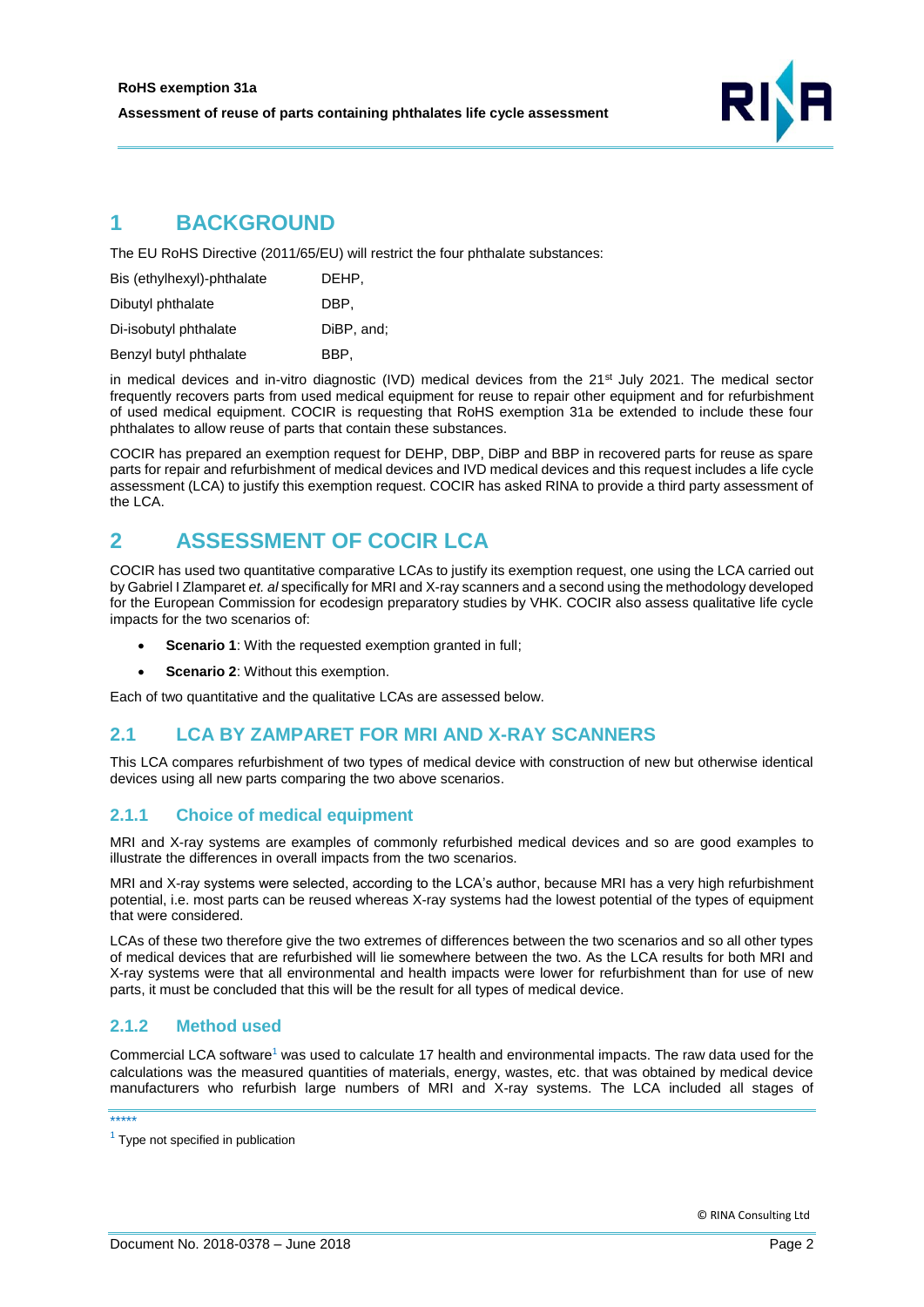

refurbishment including packaging, transportation, disassembly, decontamination, cleaning, parts testing, replacement or refurbishment, painting, software upgrades, reassembly and system testing followed by repackaging and delivery to users.

#### <span id="page-4-0"></span>**2.1.3 LCA assessment**

It is clear that all relevant phases of the refurbishment or new build process have been considered and although the LCA software used was not specified, the comparative LCA does appear to accurately reflect the differences in overall impacts. In fact, as all health and environmental impacts from refurbishment are so much smaller than those for new systems (all <40% of new system impacts), even if the accuracy of data were limited, which does not in these examples appear to be the case, the conclusions would be the same.

The LCA includes mainly environmental impacts, but importantly includes human toxicity. Also, climate change can have both environmental and human impacts. Particulate matter can also have negative human health impacts. The choice of impacts is therefore reasonable so that the overall human and environmental impacts can be compared for the two scenarios.

As all impacts from refurbishment were determined to be much smaller than for new systems, it is clear that the overall impacts from refurbishment are less negative than from new systems built with new parts. These results should not be surprising as refurbishment and reuse of parts will nearly always use less raw materials, produce less waste and consume less energy than construction of a new part and disposal of the old part.

## <span id="page-4-1"></span>**2.2 LCA USING EC ECODESIGN METHODOLOGY**

A significant difficulty for COCIR with providing a comparative LCA, especially one based on ISO 14040, ISO 14044, PCF, CBA, etc. as recommended in the Commission's guidance on exemption requests is that the composition of used recovered parts is not known. Overall, COCIR's members reuse many thousands of different parts each having a different materials composition and energy "footprint". Also, as they were made before it was necessary to know if any of the four phthalates are present, this information was not determined when the parts are made and now it is impossible to obtain this data.

The VHK ecodesign methodology is used for preparatory studies as it is easy to use and enables the health and environmental impacts of different types of energy-using products, principally electrical equipment, to be compared. COCIR has therefore used this approach to compare reuse of parts with building new parts as medical devices are types of electrical equipment. COCIR focused on printed circuit boards as these are commonly refurbished for reuse, not only in refurbishment of equipment, but these are often used as spare parts for repair of medical devices. COCIR report that 2,000 tonnes of parts per year are recovered for reuse and a large proportion of these are likely to be PCBs.

This comparative LCA considers the two scenarios as follows:

#### <span id="page-4-2"></span>**2.2.1 Reuse of recovered parts**

COCIR has assumed that as these parts already exist, there would be no impacts from mining and refining raw materials or from production of parts. Also, the impacts from disposal of these parts at end of life will be the same, whether this is without being reused or after being reused, the only difference is the date when this occurs. COCIR therefore concludes that part reuse has no human health or environmental impact.

#### <span id="page-4-3"></span>**2.2.2 Building new parts**

COCIR has used the VHK methodology to calculate human health and environmental impacts. This is obviously much larger than zero (COCIR's assumption for reuse of parts) and is provided to illustrate the size of the human health and environmental benefits arising from reuse.

#### <span id="page-4-4"></span>**2.2.3 LCA assessment**

This comparative LCA for reuse of parts as spare parts for the repair of medical devices complements the previous LCA for refurbishment of medical devices. Choosing PCBs for this LCA is reasonable as large quantities of PCBs are reused and the mining, refining and production phases of these parts are the most significant, as shown by the VHK methodology.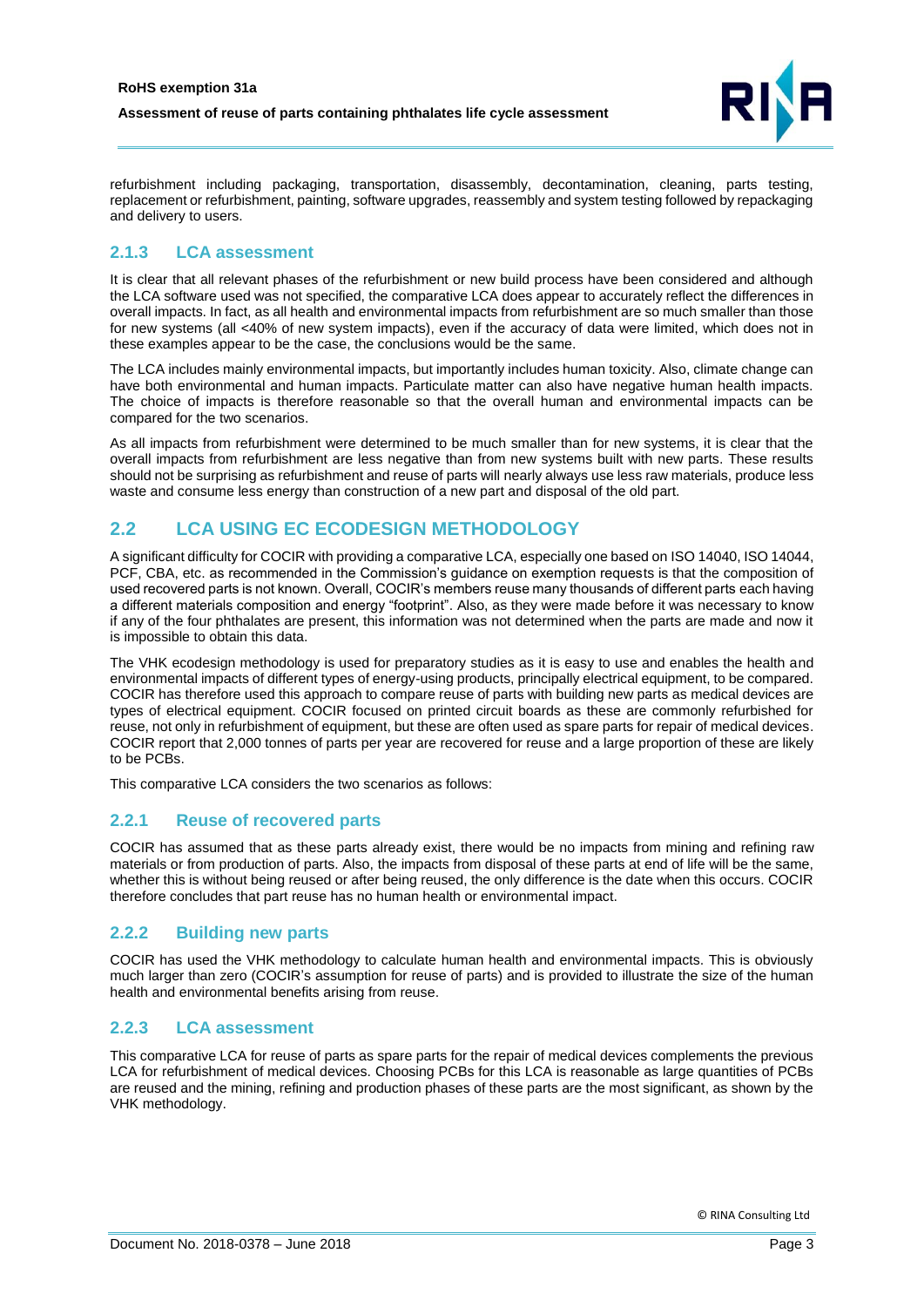

The assumption that there is zero impact from reuse of parts is not exactly correct. These parts are removed from medical devices that are returned to the manufacturer for either refurbishment or disposal. Therefore the impacts from returning the equipment are identical irrespective of whether parts are recovered or not.

Most types of medical device are large and so are disassembled irrespective of whether this is for collection of parts or disposal and so again, there is no difference in impacts.

Recovered parts that are intended for reuse may need to be tested, cleaned and repackaged. This would not occur if they were disposed of and so these are the only additional impacts from reuse. In fact, packaging and testing may not be additional as these would usually also be required for new parts. Environmental and health impacts from cleaning used parts will be extremely small in comparison with the manufacture of replacement new parts and so ignoring this very minor impact will not change the very clear result that reuse is preferable to new replacement.

## <span id="page-5-0"></span>**2.3 QUALITATIVE LCA**

Life cycle assessments generally compare the quantitative impacts of two alternative scenarios, however negative impacts can result from one scenario that is avoided by the other.

COCIR has described these potential impacts but is not able to provide quantitative comparative data as, in practice, this is not possible. The negative impacts are:

- Delays in treatment when a medical device fails and a new part has to be built because refurbished parts cannot be used.
- Implications of a hospital not being able to buy lower priced refurbished medical devices. Refurbished medical devices can be as little as half the price of new, but they can provide the diagnostic capability that the hospital requires. All EU hospitals have limited budgets. If, for example, a hospital's annual budget is €2 million and the price of a new MRI is €2 million, but a five year old refurbished MRI is €1 million, the implications are:
	- If they buy a new MRI, they cannot buy any other equipment in this year. This new MRI will perform the same diagnoses as a refurbished MRI so there is negative impact from not being able to buy  $\epsilon$ 1 million worth of other equipment. In the longer term, this MRI will last longer and have a high resale value if the hospital wants to replace it, but there is a delay in buying other equipment that the hospital needs.
	- If they can buy the refurbished MRI, they can also by €1 million of other equipment. This additional new equipment will improve the hospital's ability to diagnose and treat its patients.
	- The hospital may decide to delay buying an MRI. If this were to be a replacement, then the old MRI will become less reliable as it ages. If it were to fail and so not be available, patients could not be treated, with potentially serious implications.

A question arises, why would a hospital not want to buy new equipment, especially in the more affluent EU States?

Most refurbished medical devices are sold in the more affluent EU countries such as Germany and this is because, even in these states, the hospital's budgets are limited and hospital staff want to buy a lot more medical equipment than is possible from the annual budget. Refurbished equipment of 3-5 years old will often have similar capability to new equipment and so will be suitable for most of the hospital's needs. Medical staff may want a new MRI if this gives superior capability and this is needed by the hospital, but sometimes a compromise 3 year old machine is preferable to continuing to use a 10 year machine.

#### <span id="page-5-1"></span>**2.3.1 LCA assessment**

COCIR explain that it is not possible to quantify these impacts and this is reasonable.

Attempts have been made in the past to place a value on human life or the costs of ill health (e.g. from exposure to pollutants), but these figures are very variable. In any event, it is not possible to determine how many people would die or to calculate the additional cost of treatment that might be caused by delays in obtaining spare parts or from the non-availability of refurbished equipment. The health of EU citizens and their medical treatment are affected by very many parameters (as discussed by COCIR) so that this type of calculation is impossible to carry out. In conclusion, however, it is clear from COCIR's arguments that the health of EU patients could be negatively impacted if this exemption were not granted.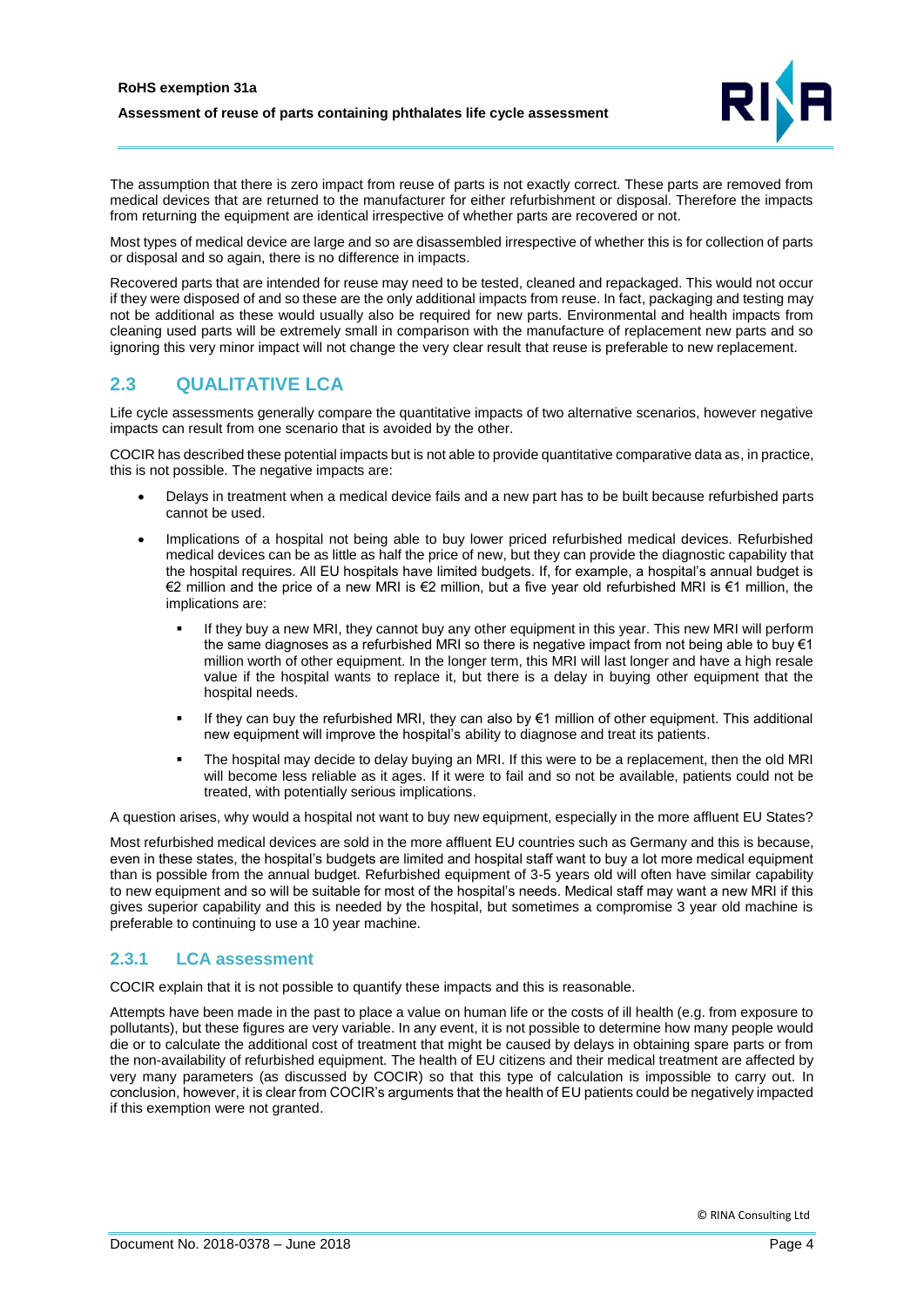

# <span id="page-6-0"></span>**3 CONCLUSIONS**

COCIR has used three methods to justify this exemption using two quantitative and one qualitative LCA. Each shows that the overall health, environmental and safety impacts of reuse of recovered parts is significantly less than the overall impacts from disposal of usable parts and making new replacement parts. The very wide variety of types of parts and their uncertain composition has prevented the use of formal LCA calculations (e.g. by using commercial LCA software), but the difference between the two scenarios is so large that the results are clear.

## <span id="page-6-1"></span>**4 ABOUT RINA CONSULTING**

RINA is a global corporation that provides engineering and consultancy services, as well as testing, inspection and certification. RINA provide a wide range of traditional and innovative services to critical industry sectors, including Oil & Gas, Power, Renewables, Space & Defence, Transport & Infrastructure sectors.

RINA is the result of the integration of a number of internationally respected companies including RINA Services, D'Appolonia, Centro Sviluppo Materiali, G.E.T., Logmarin Advisors, OST Energy, Polaris, SC Sembenelli Consulting, Seatech, and ERA Technology Ltd ("Edif ERA").

Through the acquisition of ERA Technology Ltd, RINA has accumulated over 12 years of consultancy experience on the RoHS Directive including:

- ERA carried out the first exemption review study for the European Commission in 2004;
- ERA carried out a study for the Commission into whether it was possible to include categories 8 and 9 in the scope of RoHS in 2006;
- ERA and BIO Intelligence Service carried out a scope review of the RoHS directive in 2012 for the European Commission.